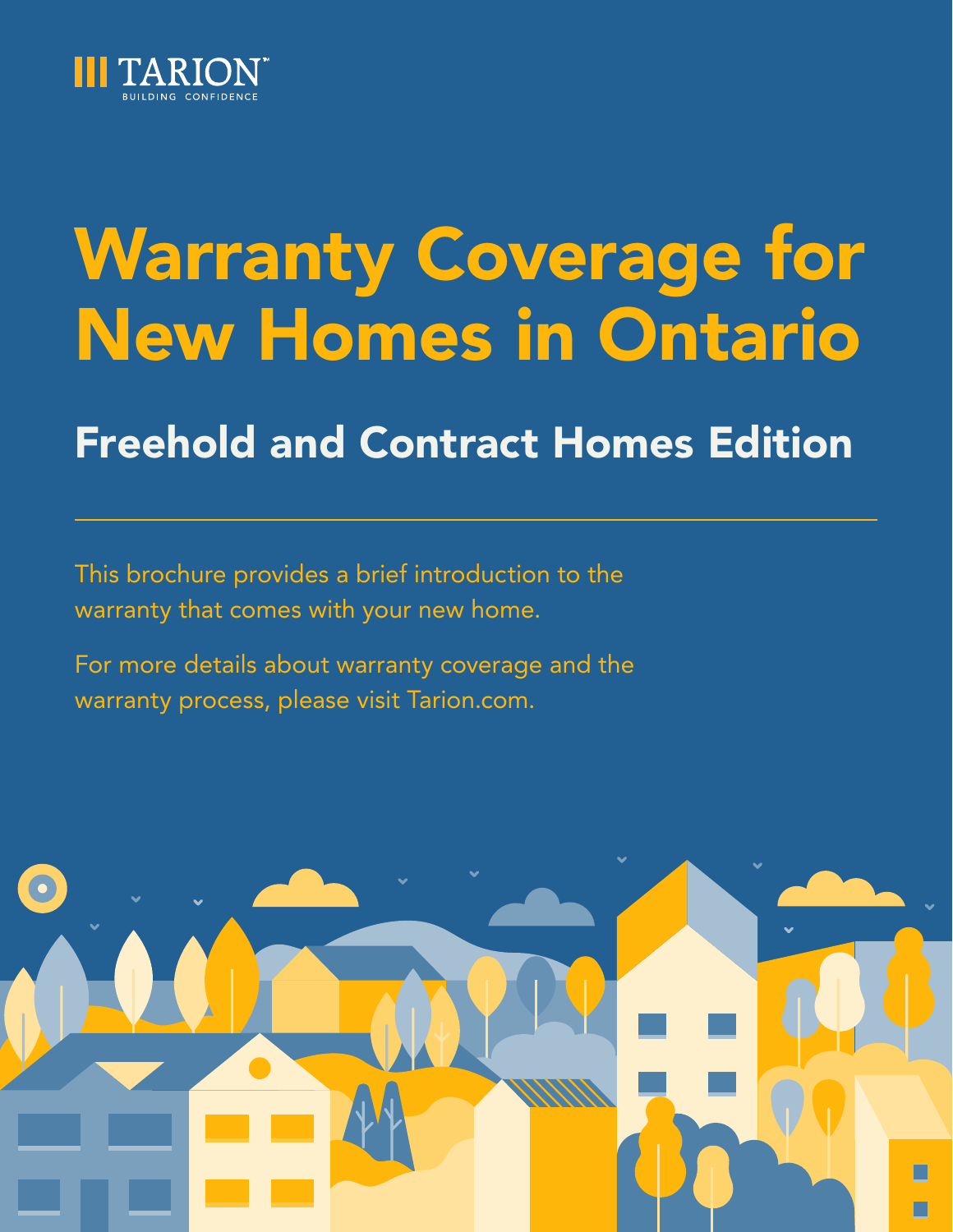

### Table of Contents

[Your Builder's Role](#page-3-0)

[Your Role as Homeowner](#page-3-0)

[Tarion's Role](#page-4-0)

[Deposit Protection](#page-5-0)

[Delayed Closing Coverage](#page-6-0)

[Financial Loss Protection](#page-7-0)  [for Contract Homes](#page-7-0)

[Work and Materials](#page-8-0)

[Making Warranty Claims](#page-11-0)

[Pre-Delivery Inspection](#page-13-0) 

[Register for MyHome](#page-14-0)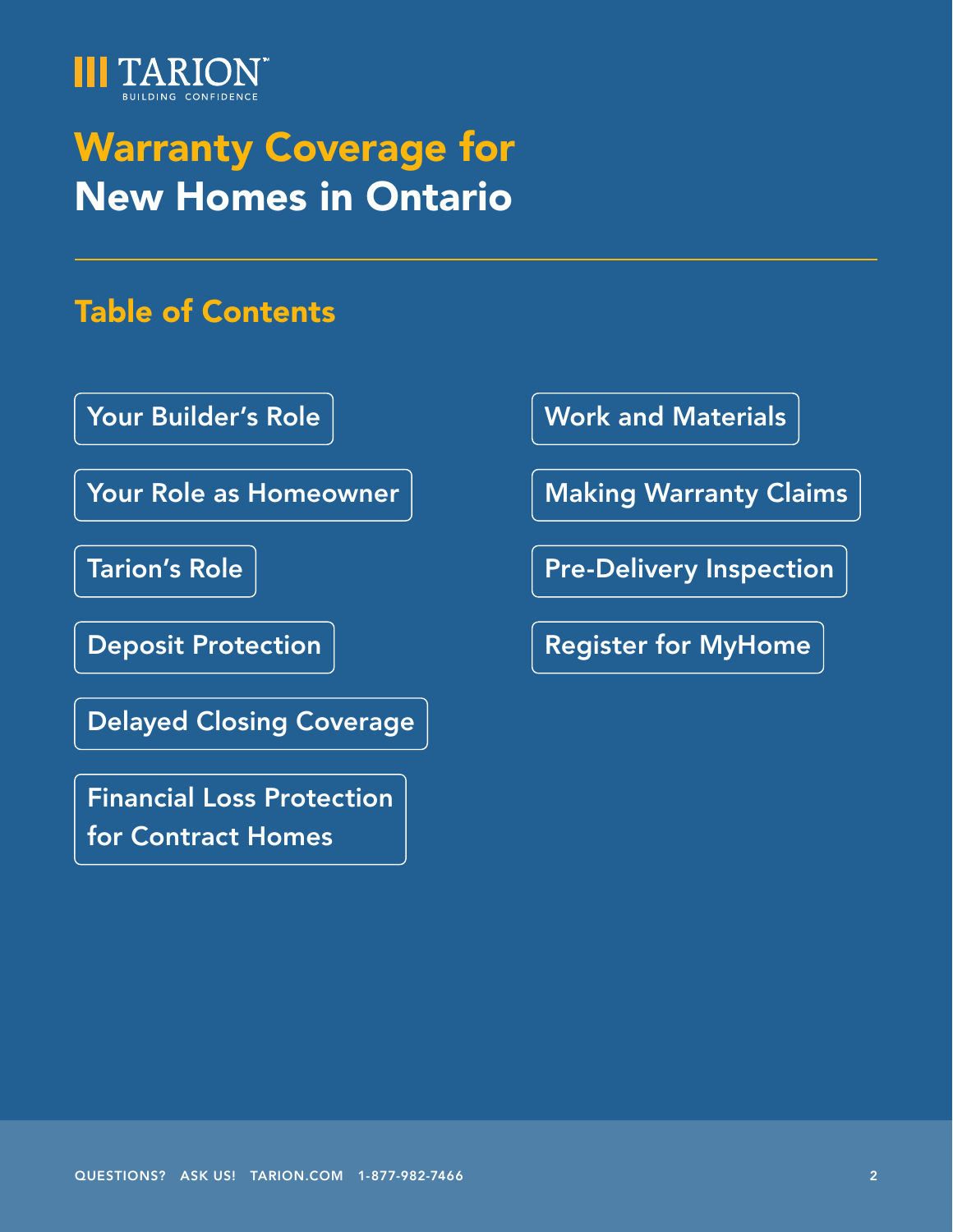

### Your Builder's Role

The warranty coverage outlined in this brochure is provided to you by your builder. Your builder's responsibilities under the warranty include:

- Ensuring that your new home is built properly. This means that it is constructed in accordance with Ontario's Building Code, is fit for habitation, and is free from defects in workmanship and materials and major structural defects
- Providing you with information about your warranty coverage at the time of purchase
- Conducting a pre-delivery inspection (PDI) with you, on or before the closing date and explaining how the various systems in your home work
- Providing you with a warranty certificate upon your home's completion, which indicates when your new home warranty takes effect
- Being reasonably accessible to you to address customer service issues, including investigating issues with your home to determine if they are covered by the warranty and,
- Resolving valid warranty requests in a timely manner by performing repairs or offering an acceptable alternative resolution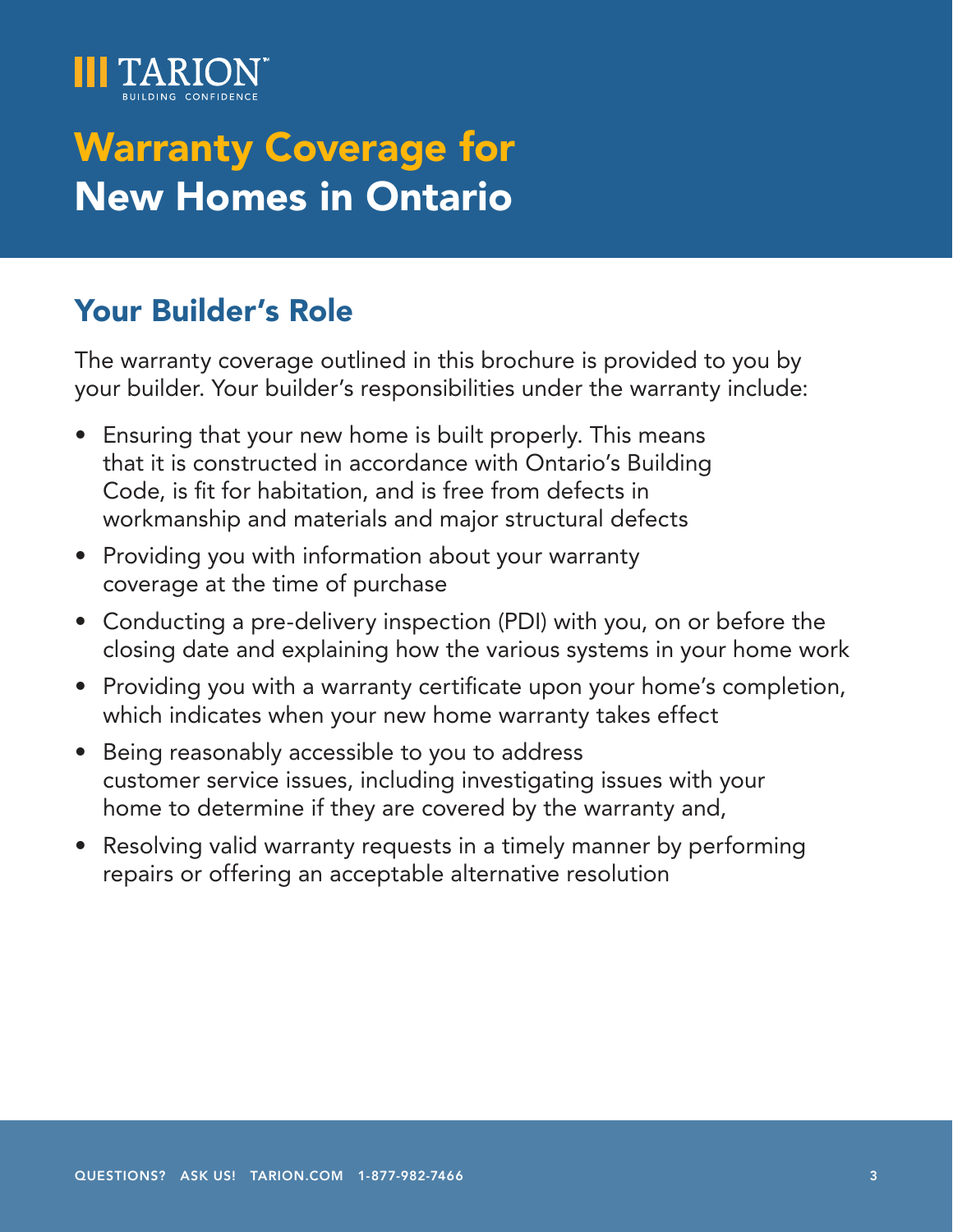<span id="page-3-0"></span>

### Your Role as Homeowner

As a new homeowner, you have certain rights, responsibilities and obligations under the new home warranty. These include:

- Understanding your warranty coverage and the process for making warranty service requests and claims
- Participating in the pre-delivery inspection (PDI) by making note of incomplete, damaged, or missing items, and learning how to operate your home's systems
- Properly maintaining your home in order to preserve your warranty coverage
- Bringing any warranty service requests to your builder's attention in writing as soon as possible
- Providing your builder with reasonable access to your home to investigate and address warranty service requests
- If you need warranty assistance from Tarion, ensuring that your claim is submitted within the appropriate timelines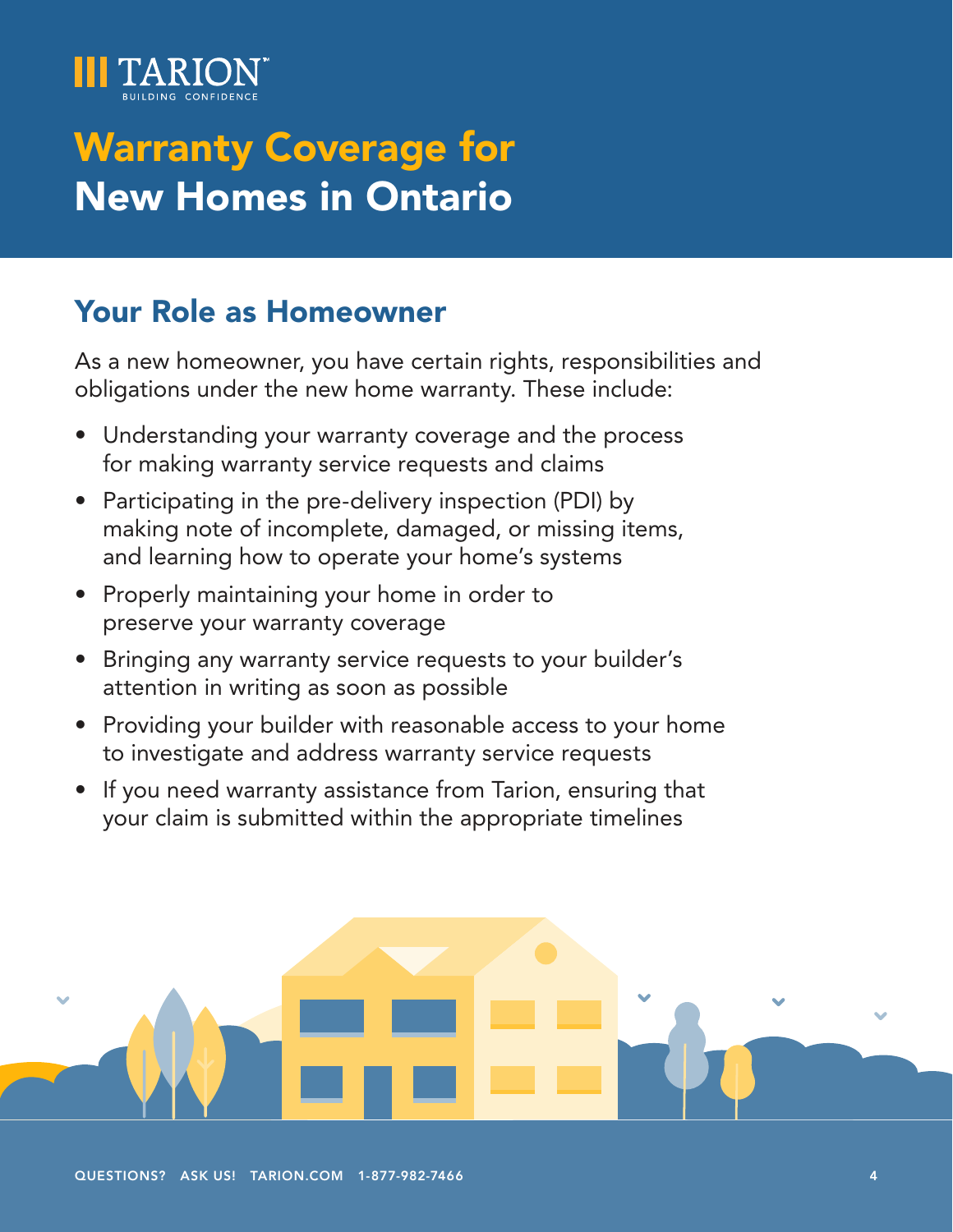<span id="page-4-0"></span>

### What is Tarion?

Tarion is a private, not-for-profit consumer protection organization established by the Ontario government in 1976 to administer the province's new home warranty program.

### Tarion's Role:

By law, all new homes built in Ontario are provided with a warranty by the builder. Tarion's role is to ensure that buyers of newlybuilt homes in Ontario receive the coverage they are entitled to under their builder's warranty. Tarion's responsibilities include:

- Administering the MyHome online portal, which allows homeowners to manage their warranty and report defects to the builder and Tarion
- Facilitating the fair resolution of disputes between homeowners and builders over warranty coverage, repairs or customer service
- Assessing warranty claims to determine if they are valid either through an on-site inspection or an alternative method of investigation
- In cases where a builder fails to address a valid warranty claim, resolving the claim directly with the homeowner either through compensation or repairs by a third party and,
- Managing a guarantee fund to protect new home buyers, out of which compensation for warranty claims is paid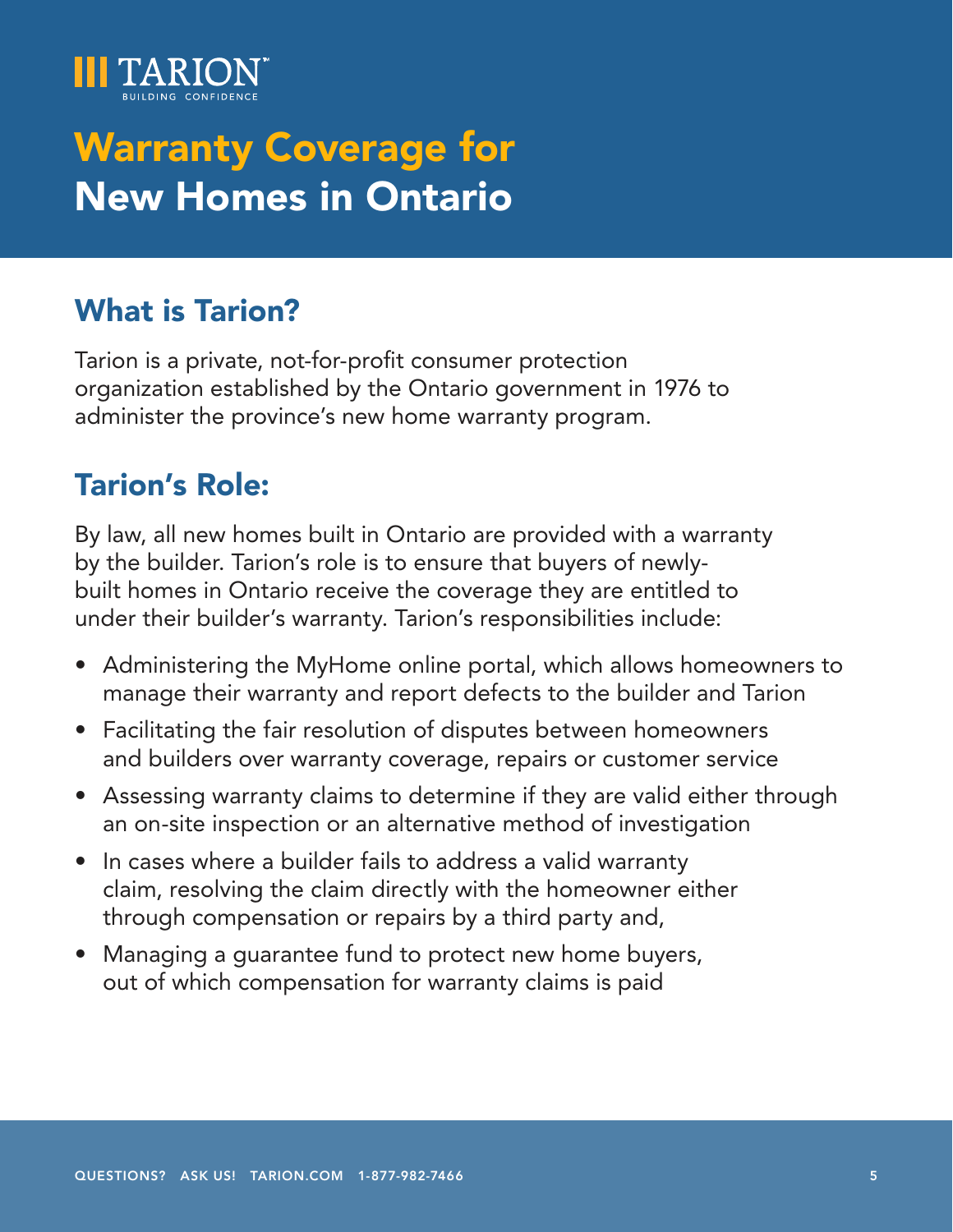<span id="page-5-0"></span>

### Deposit Protection

The deposit you provide to your builder is protected up to certain limits if:

- Your builder goes bankrupt
- Your builder fundamentally breaches your agreement
- You exercise your right to terminate the agreement

Deposit coverage limits are as follows:

- Purchase price \$600,000 or less: \$60,000
- Purchase price over \$600,000: 10% of purchase price to a maximum of \$100,000

This protection includes the money you put down towards upgrades and other extras.



Learn more about [Deposit Protection](https://youtu.be/wSF8nr4lFmg)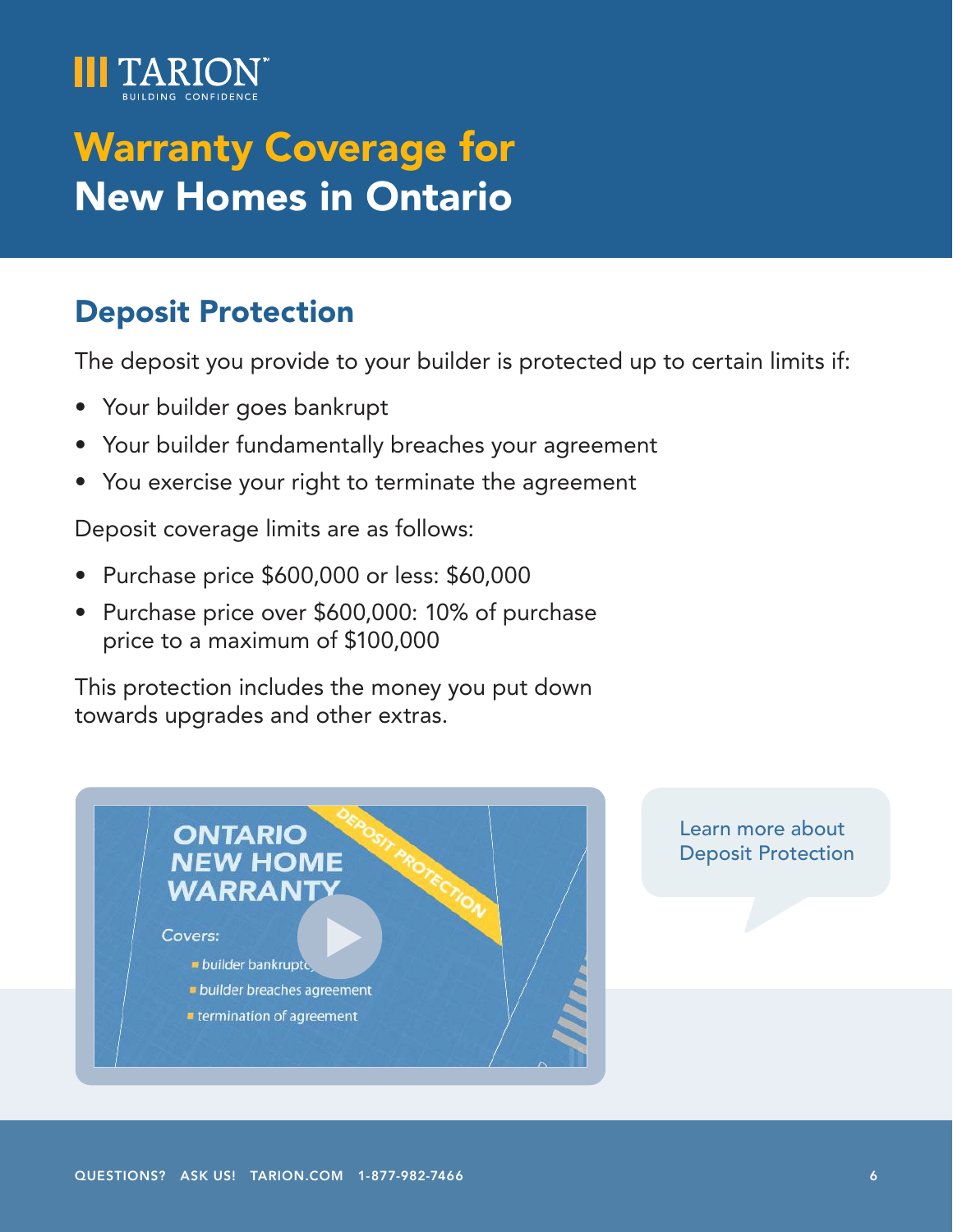<span id="page-6-0"></span>

### Delayed Closing Coverage

Your builder guarantees that your home will be ready for you to move into either by a date specified in the purchase agreement or by a date that has been properly extended if circumstances occur that delay the home's completion.

For information about your closing date and any extensions your builder is allowed, please refer to the Statement of Critical Dates in the Addendum to your agreement.

You may be able to claim up to \$7,500 from your builder in compensation for an improper delay in your closing date.

> [Lea](https://youtu.be/SohC3yKCJWo)rn more about [Delayed Closing Coverage](https://youtu.be/SohC3yKCJWo)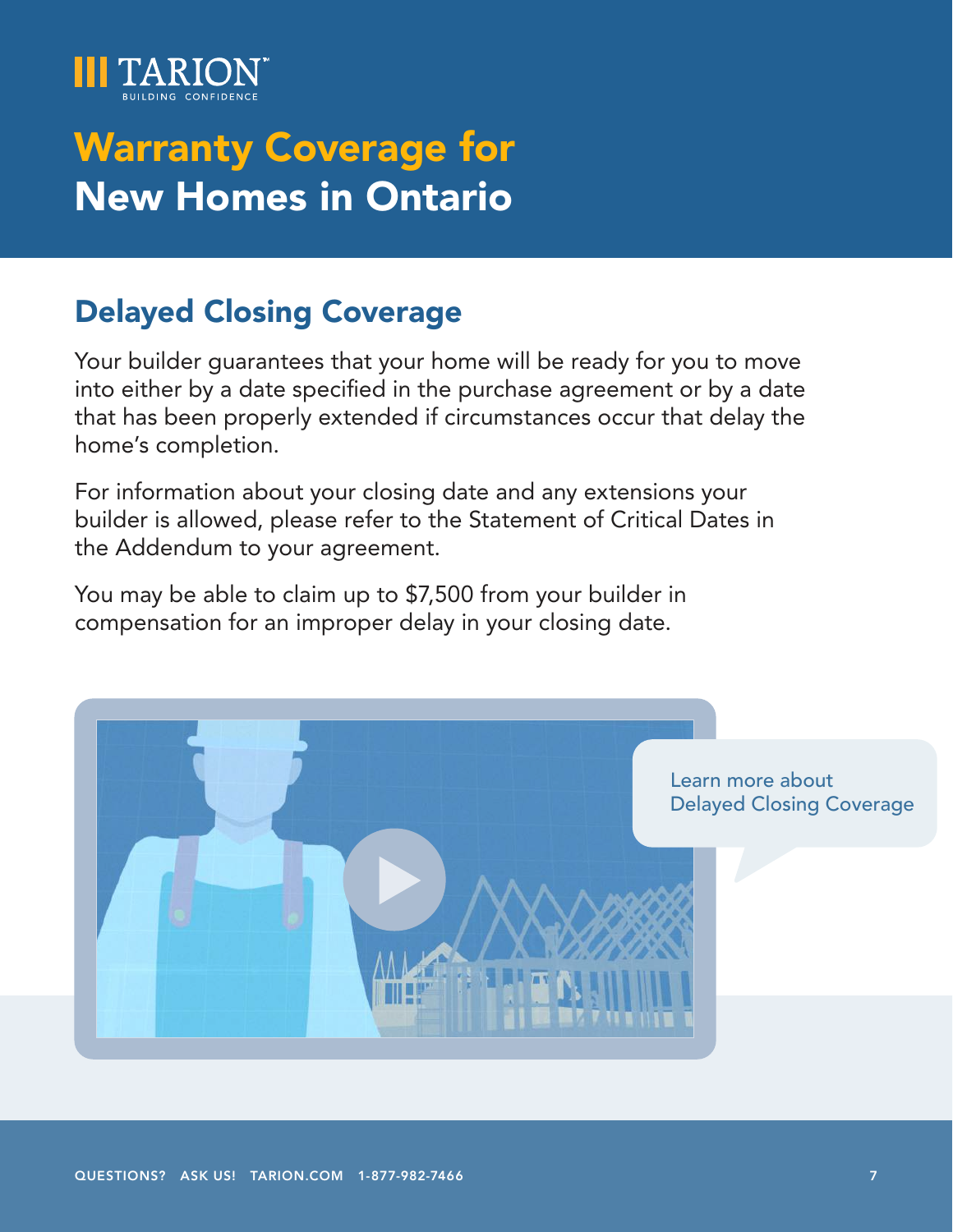<span id="page-7-0"></span>

### Financial Loss Protection for Contract Homes

A "contract home" refers to a home that is built on land that is already owned by the purchaser. If you enter into a contract with a builder for the construction of a new home on property that you own, some or all of the money you give your builder may be protected.

If your builder fails to substantially perform the contract, you may be entitled to compensation for the difference between the amount you paid the builder and the value of the work and materials that were supplied, up to a maximum of \$40,000.

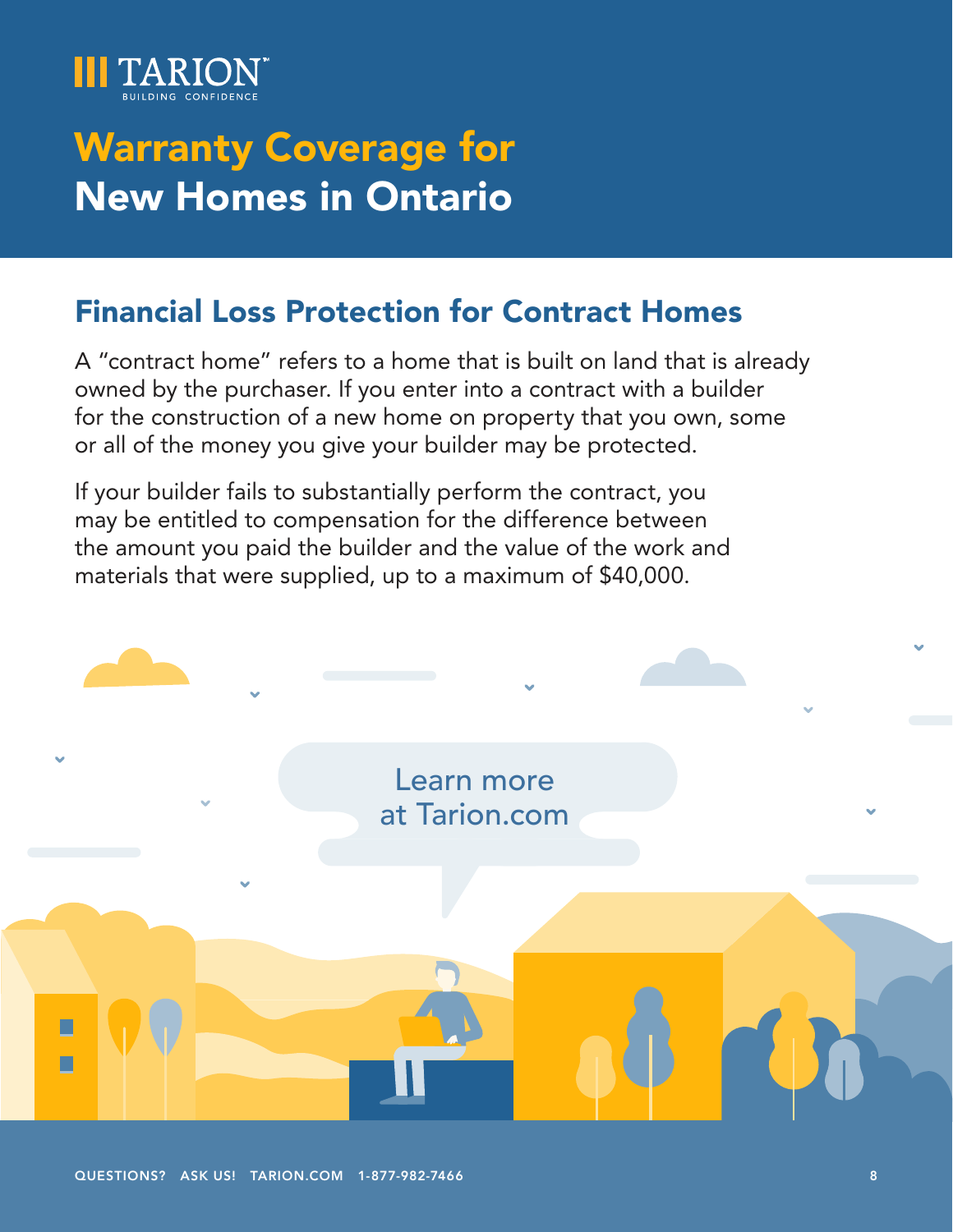<span id="page-8-0"></span>

[Watch the](https://www.youtube.com/watch?v=IVxPPpsAvrw&list=PLGI_hEM8F6SqzWwi2AHQmKeKqtTeS9BIQ)  [Home Warranty Basics](https://www.youtube.com/watch?v=IVxPPpsAvrw&list=PLGI_hEM8F6SqzWwi2AHQmKeKqtTeS9BIQ)  [video series](https://www.youtube.com/watch?v=IVxPPpsAvrw&list=PLGI_hEM8F6SqzWwi2AHQmKeKqtTeS9BIQ)

### Work & Materials

The warranty on work and materials lasts for seven years from the date you take possession of your new home, and provides up to a maximum of \$300,000 in coverage. It is divided into three coverages as follows:

#### ONE-YEAR WARRANTY

- Requires that your home is built properly and free from defects in materials
- Ensures your home is fit for habitation
- Protects against Ontario Building Code violations

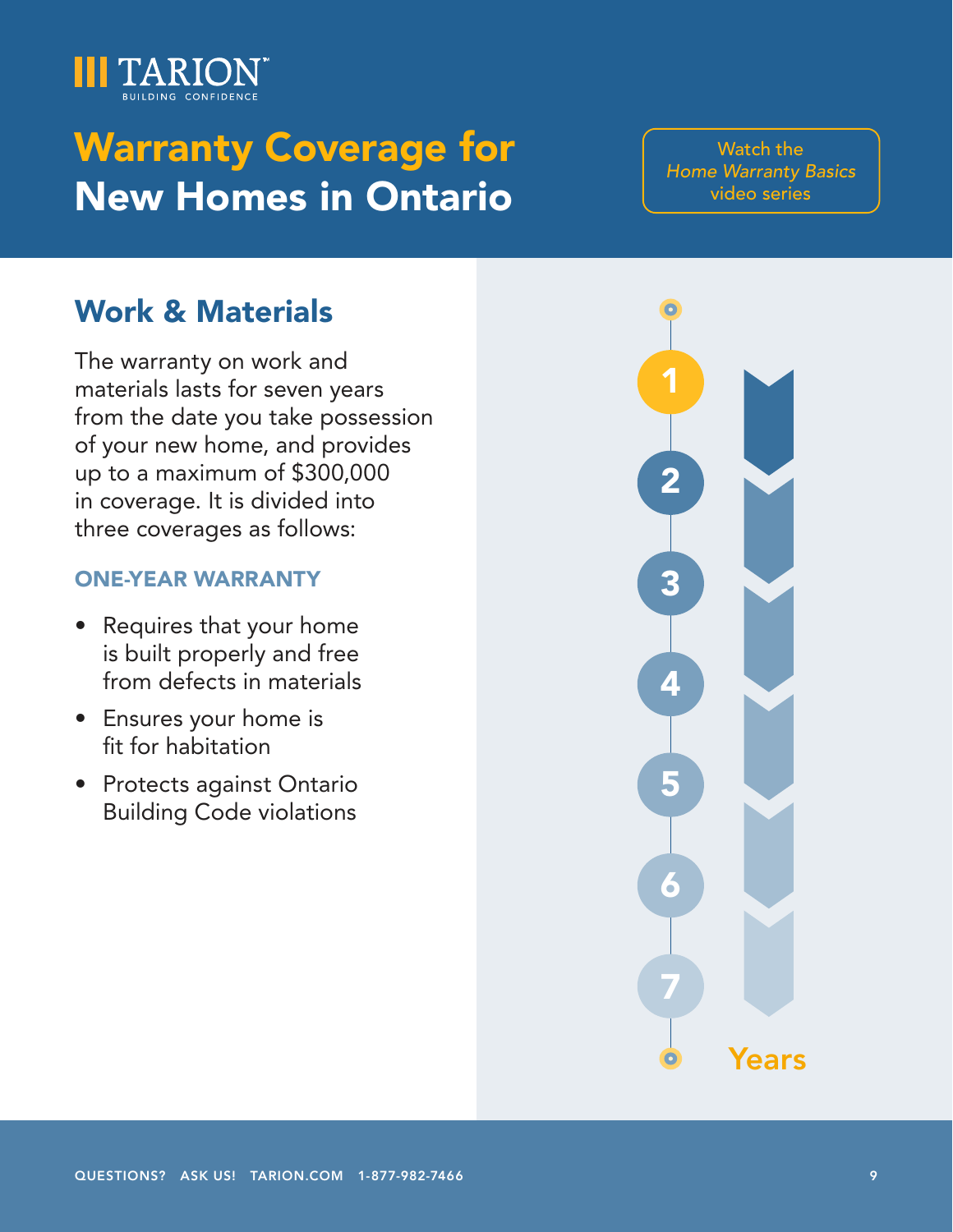

[Watch the](https://www.youtube.com/watch?v=IVxPPpsAvrw&list=PLGI_hEM8F6SqzWwi2AHQmKeKqtTeS9BIQ)  **Home Warranty Basics** [video series](https://www.youtube.com/watch?v=IVxPPpsAvrw&list=PLGI_hEM8F6SqzWwi2AHQmKeKqtTeS9BIQ)

### Work & Materials (Continued)

#### TWO-YEAR WARRANTY

- Protects against water penetration through the basement or foundation walls
- Protects against defects in materials, including windows, doors and caulking, or defects in work that result in water penetration into the building envelope
- Covers defects in work or materials in the electrical, plumbing, and heating delivery and distribution systems
- Covers defects in work or materials that result in the detachment, displacement, or deterioration of exterior cladding (such as brick work, aluminum, or vinyl siding)
- Protects against Ontario Building Code violations that affect health and safety

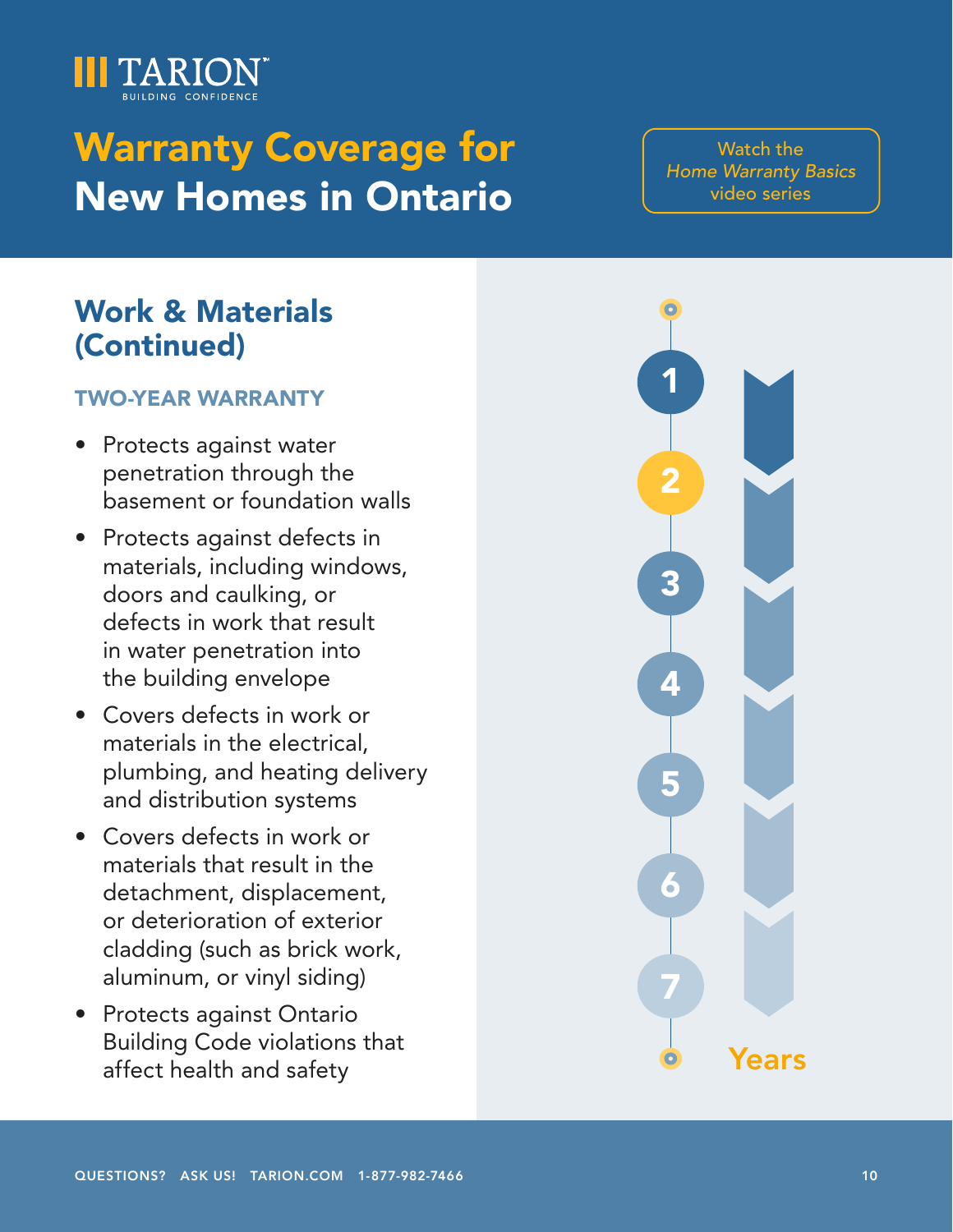

[Watch the](https://www.youtube.com/watch?v=IVxPPpsAvrw&list=PLGI_hEM8F6SqzWwi2AHQmKeKqtTeS9BIQ)  [Home Warranty Basics](https://www.youtube.com/watch?v=IVxPPpsAvrw&list=PLGI_hEM8F6SqzWwi2AHQmKeKqtTeS9BIQ)  [video series](https://www.youtube.com/watch?v=IVxPPpsAvrw&list=PLGI_hEM8F6SqzWwi2AHQmKeKqtTeS9BIQ)

### Work & Materials (Continued)

#### SEVEN-YEAR WARRANTY

Provides coverage against major structural defects. These include:

- Defects in work or materials that affect a structural loadbearing element of the home, resulting in a structural failure, or that could materially and adversely compromise the home's structural integrity
- Defects in work or materials that materially and adversely affect the use of a significant portion of the home

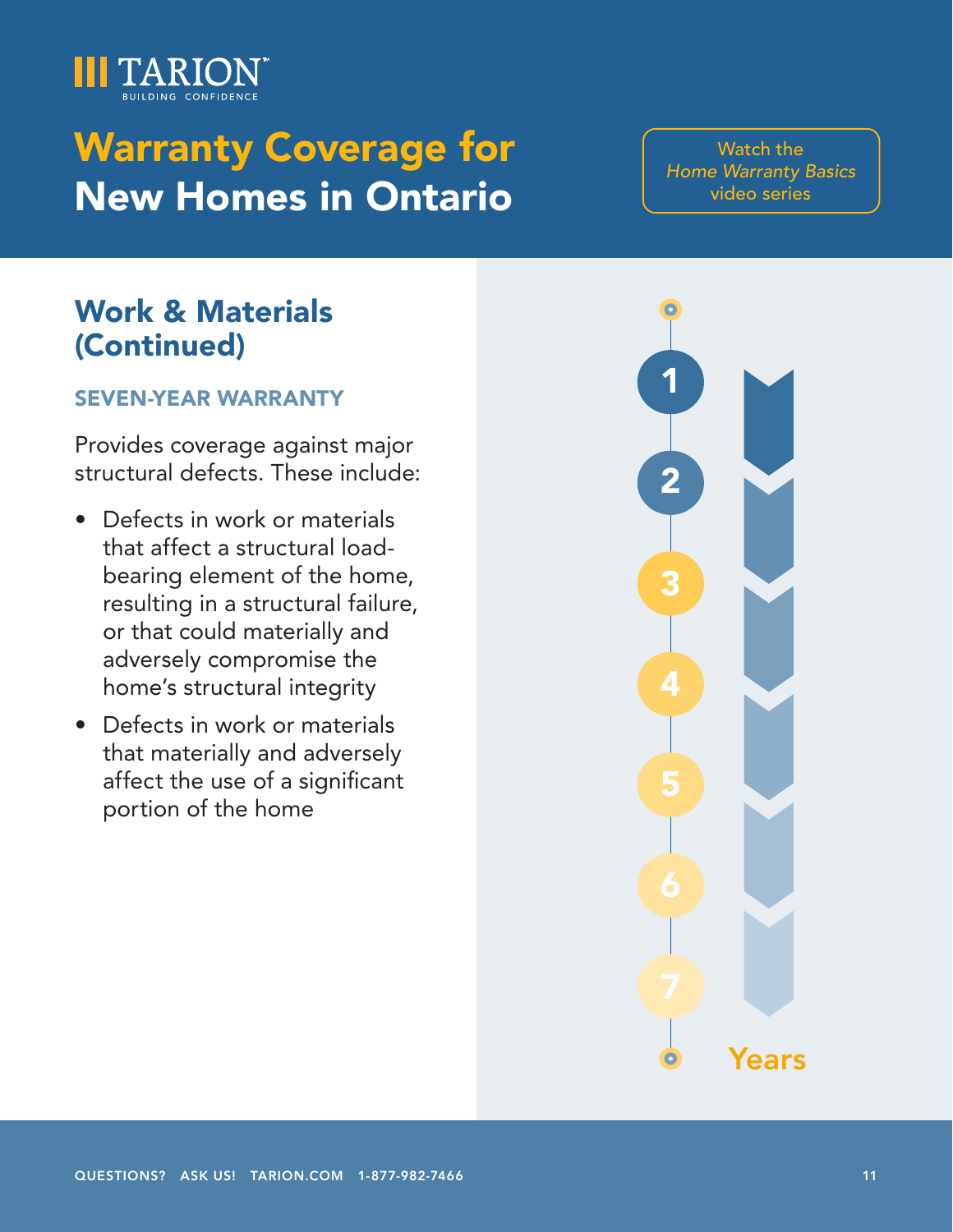<span id="page-11-0"></span>

### Making a Warranty Claim

As the provider of the warranty, your builder is responsible for resolving warranty claims directly with you. You must notify them when an issue arises and give them an opportunity to review it and address it. As part of this process, you will need to provide the builder access to your home to make any necessary repairs.

If your builder fails to resolve your claim, or does not feel that the item is warranted, that is when Tarion can help. We can assess your claim and, if warrantable, ensure that the issue is resolved. However, to be eligible for Tarion's assistance, you must report your warranty claim within the relevant warranty timeframe.

Tarion's MyHome online portal is an easy-to-use and convenient way to manage your warranty claims. MyHome notifies you of important warranty timelines, lets you submit warranty claims to both your builder and Tarion simultaneously, and allows you to request Tarion's assistance if you need it. We recommend that you register for MyHome as soon as you take possession of your new home.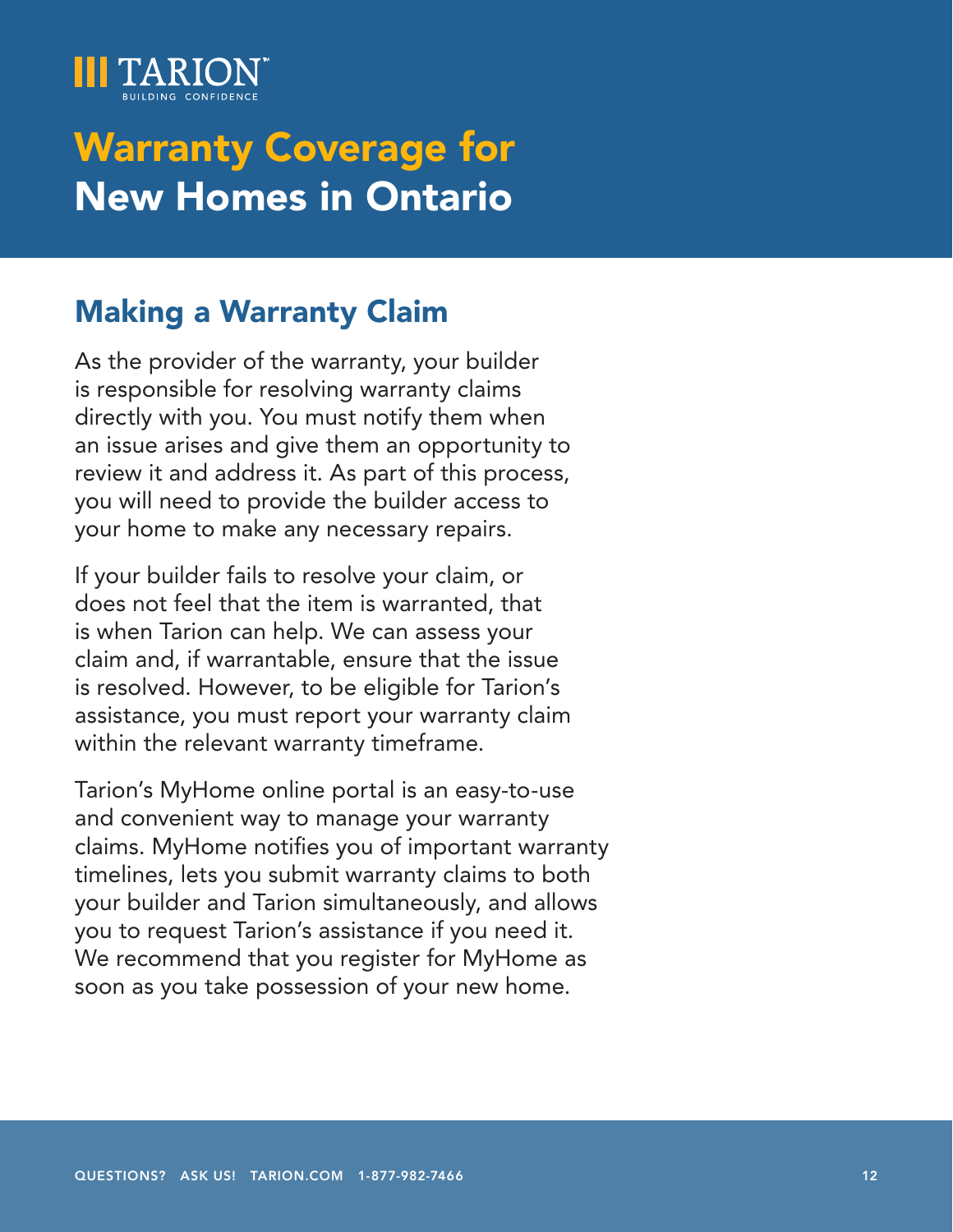

### Making a Warranty Claim (Continued)

Your builder is responsible for resolving your claim items that are warranted regardless of whether you ask for Tarion's help.

There are other possible ways to get your warranty claims resolved other than through Tarion. These include the civil court system, the small claims court system, or through private arbitration or mediation (this is separate from mediation offered through Tarion). The alternative resolution methods available to you may depend on what you and your builder agree to.

If you choose to resolve your warranty claim through alternative methods such as those mentioned above, you should ensure that you have complied with warranty timing requirements. We also recommend that you seek legal advice.

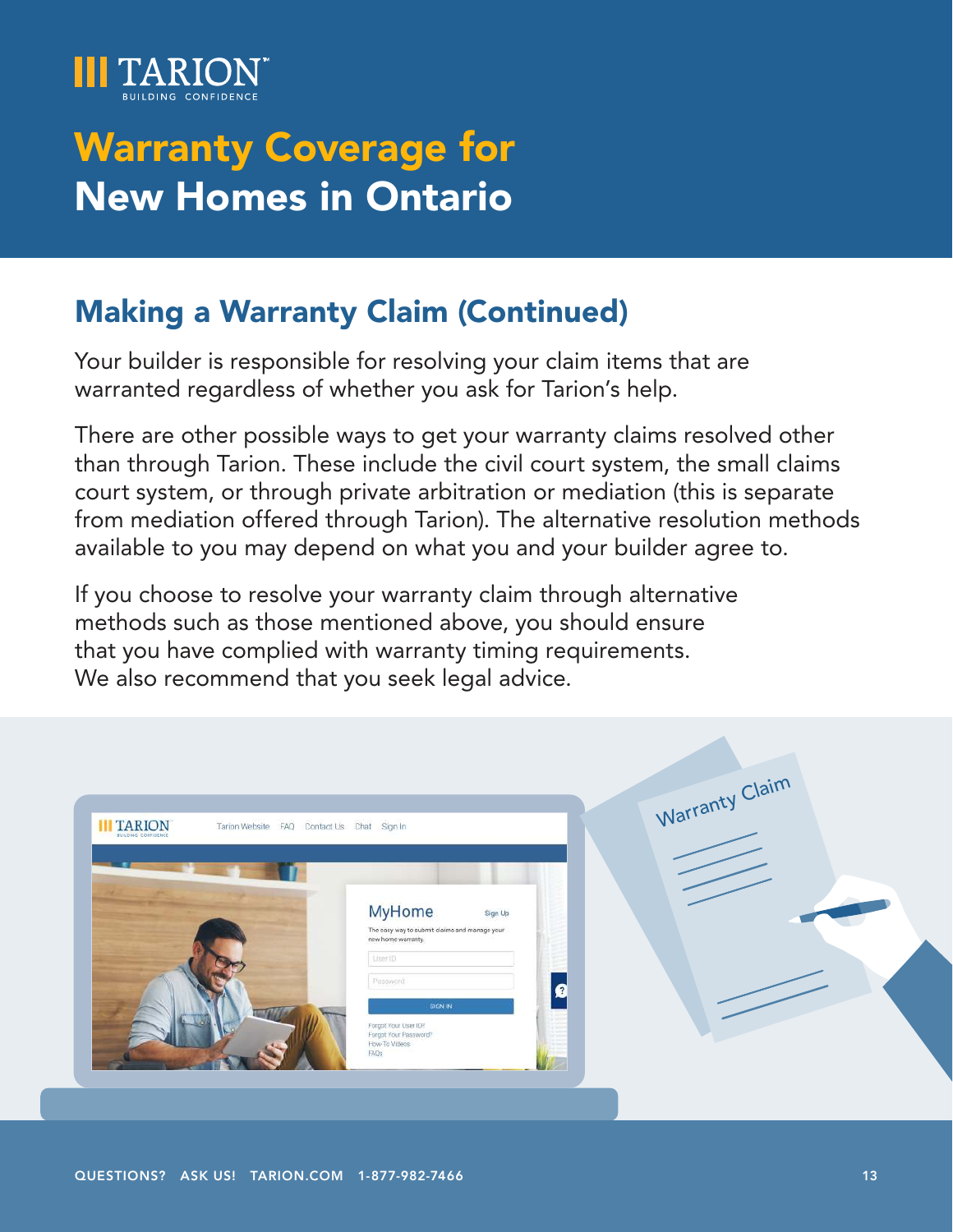<span id="page-13-0"></span>

### Your Pre-Delivery Inspection (PDI)

Before you take possession of your new home, your builder is required to conduct a pre-delivery inspection, also known as a PDI.

The main purpose of the PDI is to make a note of items in your home that are damaged, missing, incomplete, or not working properly. Your builder will include these items on a PDI Form, and give you a copy for your records.

The PDI is also an opportunity to learn about how to operate and maintain parts of your home, such as the ventilation, plumbing, and heating systems.

Your builder is required to address any items noted on your PDI Form that are covered under the warranty as soon as possible. If necessary, you can ask Tarion for assistance in getting these items resolved. For more information on how to make a warranty claim to Tarion, visit Tarion.com.

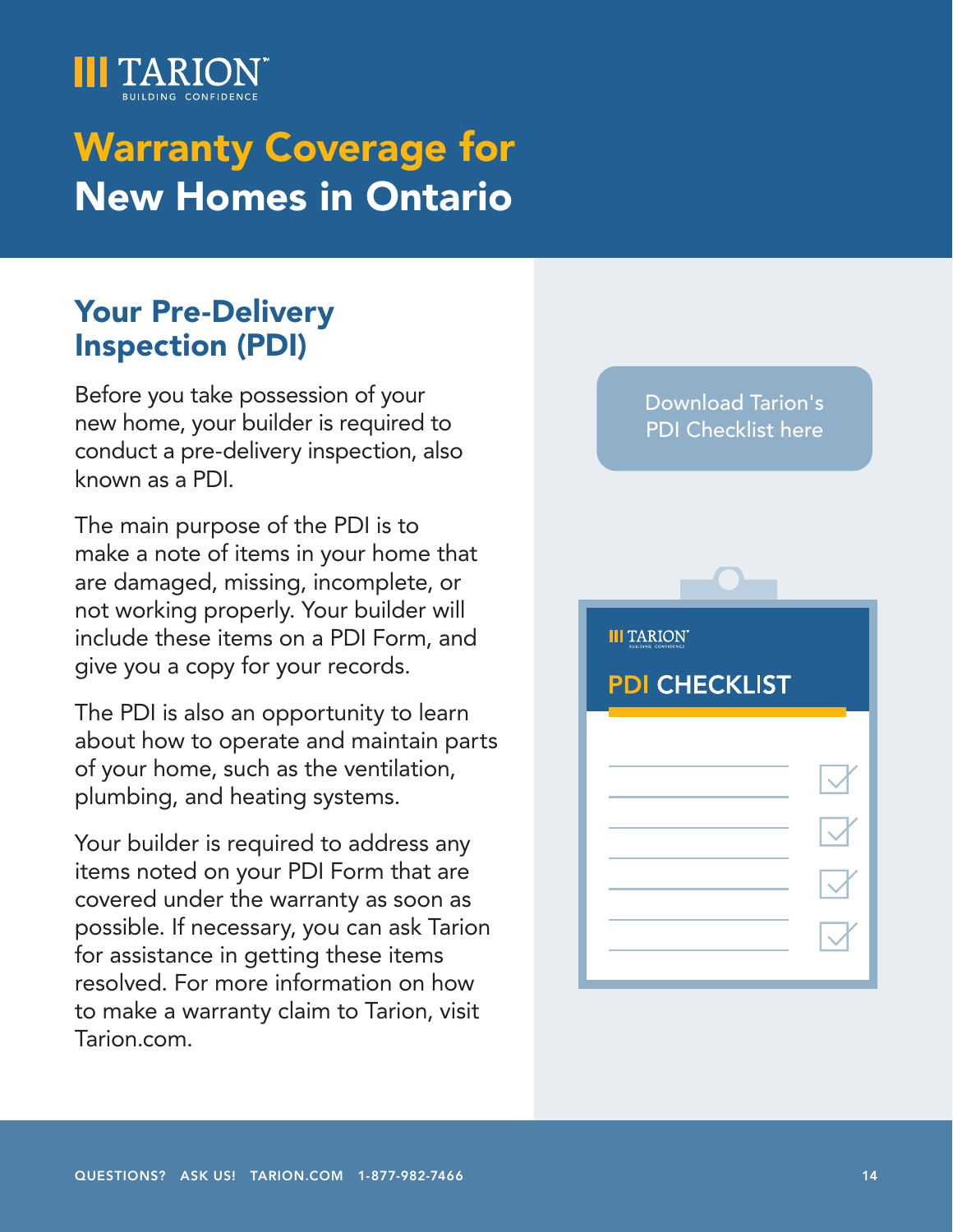<span id="page-14-0"></span>

### Important Next Steps

- 1. Visit Tarion.com to learn more about your warranty coverage and the process for getting warranty assistance, as well as your rights, responsibilities, and obligations as a new homeowner.
- 2. Prepare for your Pre-Delivery Inspection. Visit Tarion.com for helpful resources, including a PDI Checklist and educational videos.
- 3. Register for MyHome right after you take possession. MyHome is an online service that allows new homeowners to request warranty assistance from Tarion.



### Register for [MyHome!](https://myhome.tarion.com/hop)